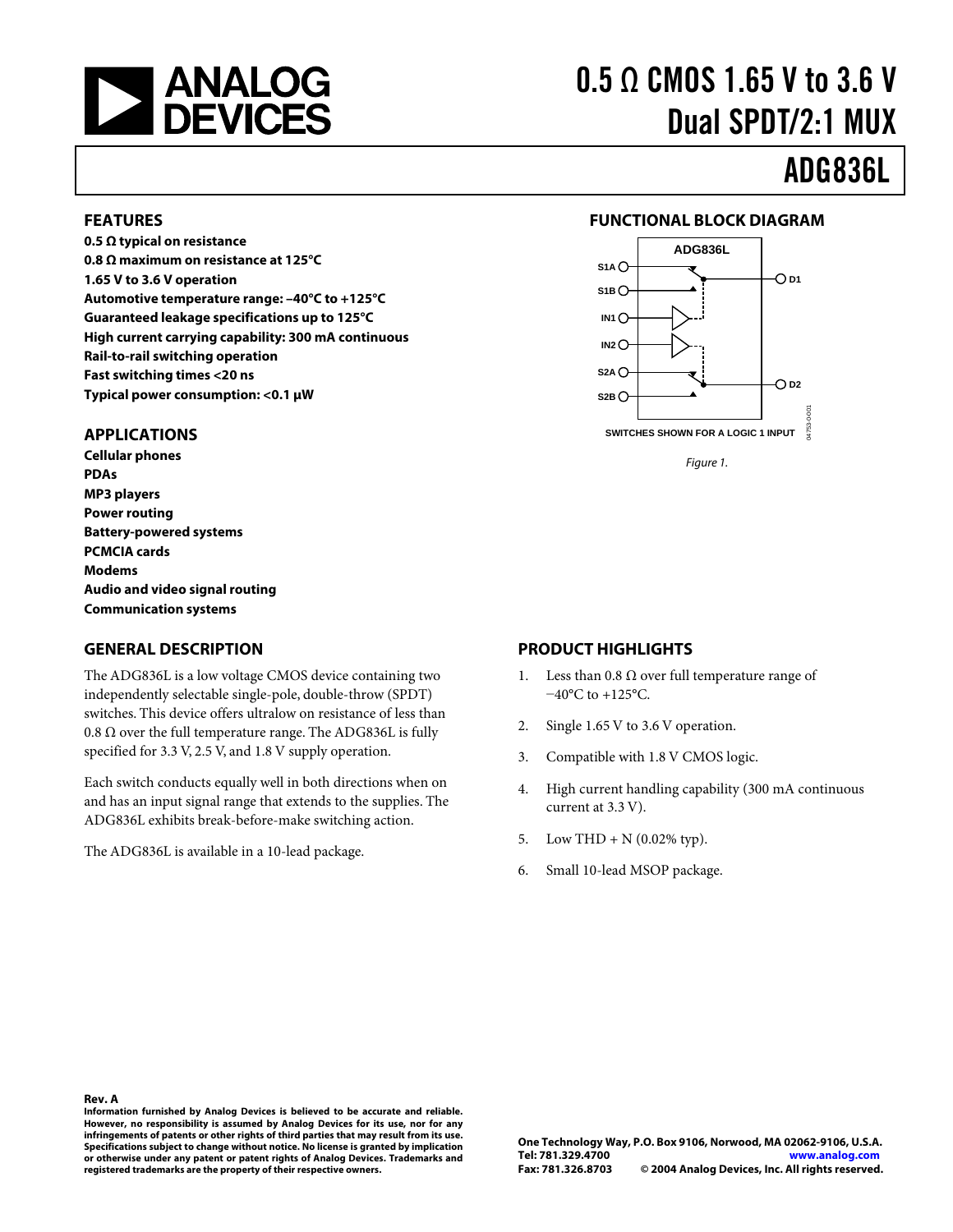### **TABLE OF CONTENTS**

#### **REVISION HISTORY**

| 5/04—Data Sheet Changed from Rev. 0 to Rev. A |  |
|-----------------------------------------------|--|
|                                               |  |

#### 4/04-Revision 0: Initial Version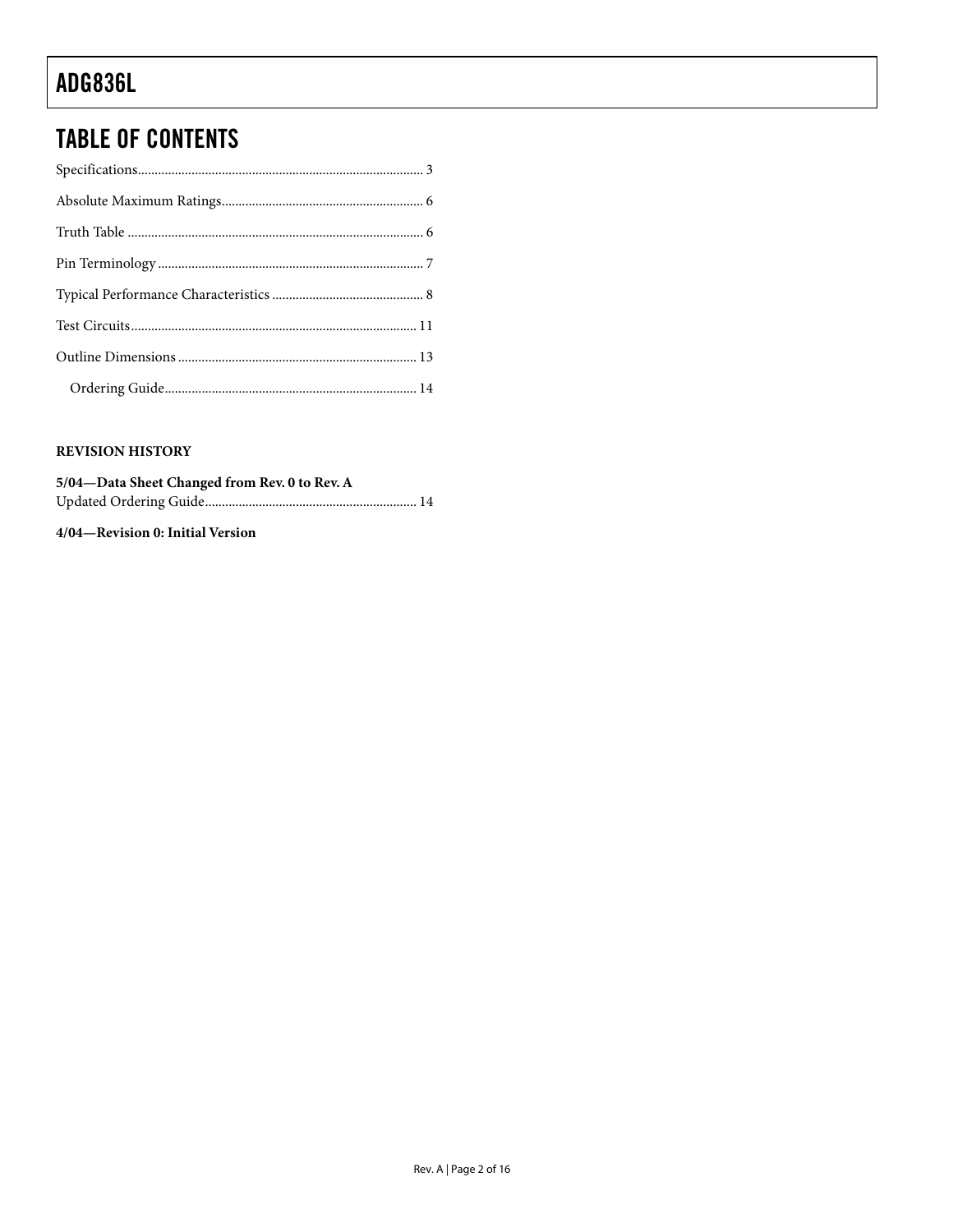#### <span id="page-2-0"></span>**SPECIFICATIONS**

Table 1.  $V_{DD} = 2.7 V$  to 3.6 V, GND = 0 V, unless otherwise noted.<sup>1</sup>

| Parameter                                               | $+25^{\circ}$ C | $\sigma$ , $\sigma$ , $\sigma$ , $\sigma$ , $\sigma$ , $\sigma$ , $\sigma$ , $\sigma$ , $\sigma$ , $\sigma$<br>$-40^{\circ}$ C – +85 $^{\circ}$ C | $-40^{\circ}$ C – +125 $^{\circ}$ C | Unit         | <b>Test Conditions/Comments</b>                                        |
|---------------------------------------------------------|-----------------|---------------------------------------------------------------------------------------------------------------------------------------------------|-------------------------------------|--------------|------------------------------------------------------------------------|
| <b>ANALOG SWITCH</b>                                    |                 |                                                                                                                                                   |                                     |              |                                                                        |
| Analog Signal Range                                     |                 |                                                                                                                                                   | 0 V to V <sub>DD</sub>              | V            | $V_{DD} = 2.7 V$                                                       |
| On Resistance (R <sub>ON</sub> )                        | 0.5             |                                                                                                                                                   |                                     | $\Omega$ typ | $V_{DD} = 2.7 V, V_s = 0 V to V_{DD}$ , $I_s = 10 mA$                  |
|                                                         | 0.65            | 0.75                                                                                                                                              | 0.8                                 | $\Omega$ max | (Figure 18)                                                            |
| On Resistance Match between                             | 0.04            | 0.075                                                                                                                                             | 0.08                                | $\Omega$ typ | $V_{DD} = 2.7 V, V_s = 0.65 V, I_s = 10 mA$                            |
| Channels $( \Delta R_{ON} )$                            |                 |                                                                                                                                                   |                                     | $\Omega$ max |                                                                        |
| On Resistance Flatness (RFLAT (ON))                     | 0.1             |                                                                                                                                                   |                                     | $\Omega$ typ | $V_{DD} = 2.7 V, V_s = 0 V$ to $V_{DD}$ , $I_s = 10$ mA                |
|                                                         |                 | 0.15                                                                                                                                              | 0.16                                | $\Omega$ max |                                                                        |
| <b>LEAKAGE CURRENTS</b>                                 |                 |                                                                                                                                                   |                                     |              | $V_{DD} = 3.6 V$                                                       |
| Source Off Leakage I <sub>s</sub> (OFF)                 | ±0.2            |                                                                                                                                                   |                                     | nA typ       | $V_s = 0.6 \text{ V}/3.3 \text{ V}, V_D = 3.3 \text{ V}/0.6 \text{ V}$ |
|                                                         | ±1              | ±10                                                                                                                                               | ±100                                | nA max       | (Figure 19)                                                            |
| Channel On Leakage I <sub>D</sub> , I <sub>S</sub> (ON) | ±0.2            |                                                                                                                                                   |                                     | nA typ       | $V_s = V_D = 0.6 V$ or 3.3 V (Figure 20)                               |
|                                                         | ±1              | ±15                                                                                                                                               | ±120                                | nA max       |                                                                        |
| <b>DIGITAL INPUTS</b>                                   |                 |                                                                                                                                                   |                                     |              |                                                                        |
| Input High Voltage, VINH                                |                 |                                                                                                                                                   | $\overline{2}$                      | V min        |                                                                        |
| Input Low Voltage, VINL                                 |                 |                                                                                                                                                   | 0.8                                 | V max        |                                                                        |
| Input Current, IINL or IINH                             | 0.005           |                                                                                                                                                   |                                     | µA typ       | $V_{IN} = V_{INL}$ or $V_{INH}$                                        |
|                                                         |                 |                                                                                                                                                   | ±0.1                                | µA max       |                                                                        |
| CIN, Digital Input Capacitance                          | 4               |                                                                                                                                                   |                                     | pF typ       |                                                                        |
| DYNAMIC CHARACTERISTICS <sup>2</sup>                    |                 |                                                                                                                                                   |                                     |              |                                                                        |
| ton                                                     | 21              |                                                                                                                                                   |                                     | ns typ       | $R_L = 50 \Omega$ , C <sub>L</sub> = 35 pF                             |
|                                                         | 26              | 28                                                                                                                                                | 29                                  | ns max       | $V_s = 1.5$ V/0 V (Figure 21)                                          |
| toff                                                    | 4               |                                                                                                                                                   |                                     | ns typ       | $R_L = 50 \Omega$ , C <sub>L</sub> = 35 pF                             |
|                                                         | $\overline{7}$  | 8                                                                                                                                                 | 9                                   | ns max       | $V_s = 1.5 V$ (Figure 21)                                              |
| Break-before-Make Time Delay<br>$(t_{BBM})$             | 17              |                                                                                                                                                   |                                     | ns typ       | $R_{L} = 50 \Omega$ , C <sub>L</sub> = 35 pF                           |
|                                                         |                 |                                                                                                                                                   | 5                                   | ns min       | $V_{S1} = V_{S2} = 1.5 V$ (Figure 22)                                  |
| Charge Injection                                        | 40              |                                                                                                                                                   |                                     | pC typ       | $V_s = 1.5 V$ , $R_s = 0 \Omega$ , $C_l = 1$ nF (Figure 23)            |
| Off Isolation                                           | $-67$           |                                                                                                                                                   |                                     | dB typ       | $R_L = 50 \Omega$ , C <sub>L</sub> = 5 pF, f = 100 kHz (Figure 24)     |
| Channel-to-Channel Crosstalk                            | $-90$           |                                                                                                                                                   |                                     | dB typ       | S1A-S2A/S1B-S2B (Figure 27)                                            |
|                                                         |                 |                                                                                                                                                   |                                     |              | $R_L = 50 \Omega$ , C <sub>L</sub> = 5 pF, f = 100 kHz                 |
|                                                         | $-67$           |                                                                                                                                                   |                                     | dB typ       | S1A-S1B/S2A-S2B (Figure 26)                                            |
|                                                         |                 |                                                                                                                                                   |                                     |              | $R_L = 50 \Omega$ , C <sub>L</sub> = 5 pF, f = 100 kHz                 |
| <b>Total Harmonic Distortion</b><br>$(THD + N)$         | 0.02            |                                                                                                                                                   |                                     | $\%$         | $R_L = 32 \Omega$ , f = 20 Hz to 20 kHz, V <sub>s</sub> = 2 V p-p      |
| <b>Insertion Loss</b>                                   | $-0.05$         |                                                                                                                                                   |                                     | dB typ       | $R_L$ = 50 $\Omega$ , C <sub>L</sub> = 5 pF (Figure 25)                |
| -3 dB Bandwidth                                         | 57              |                                                                                                                                                   |                                     | MHz typ      | $R_L$ = 50 $\Omega$ , C <sub>L</sub> = 5 pF (Figure 25)                |
| $CS$ (OFF)                                              | 25              |                                                                                                                                                   |                                     | pF typ       |                                                                        |
| $C_D$ , $C_S$ (ON)                                      | 75              |                                                                                                                                                   |                                     | pF typ       |                                                                        |
| POWER REQUIREMENTS                                      |                 |                                                                                                                                                   |                                     |              | $V_{DD} = 3.6 V$                                                       |
| $I_{DD}$                                                | 0.003           |                                                                                                                                                   |                                     | µA typ       | Digital inputs = $0$ V or 3.6 V                                        |
|                                                         |                 | 1                                                                                                                                                 | 4                                   | µA max       |                                                                        |

 $\overline{a}$ 

<span id="page-2-1"></span>1 Temperature range for Y version is <sup>−</sup>40°C to +125°C. 2 Guaranteed by design, not subject to production test.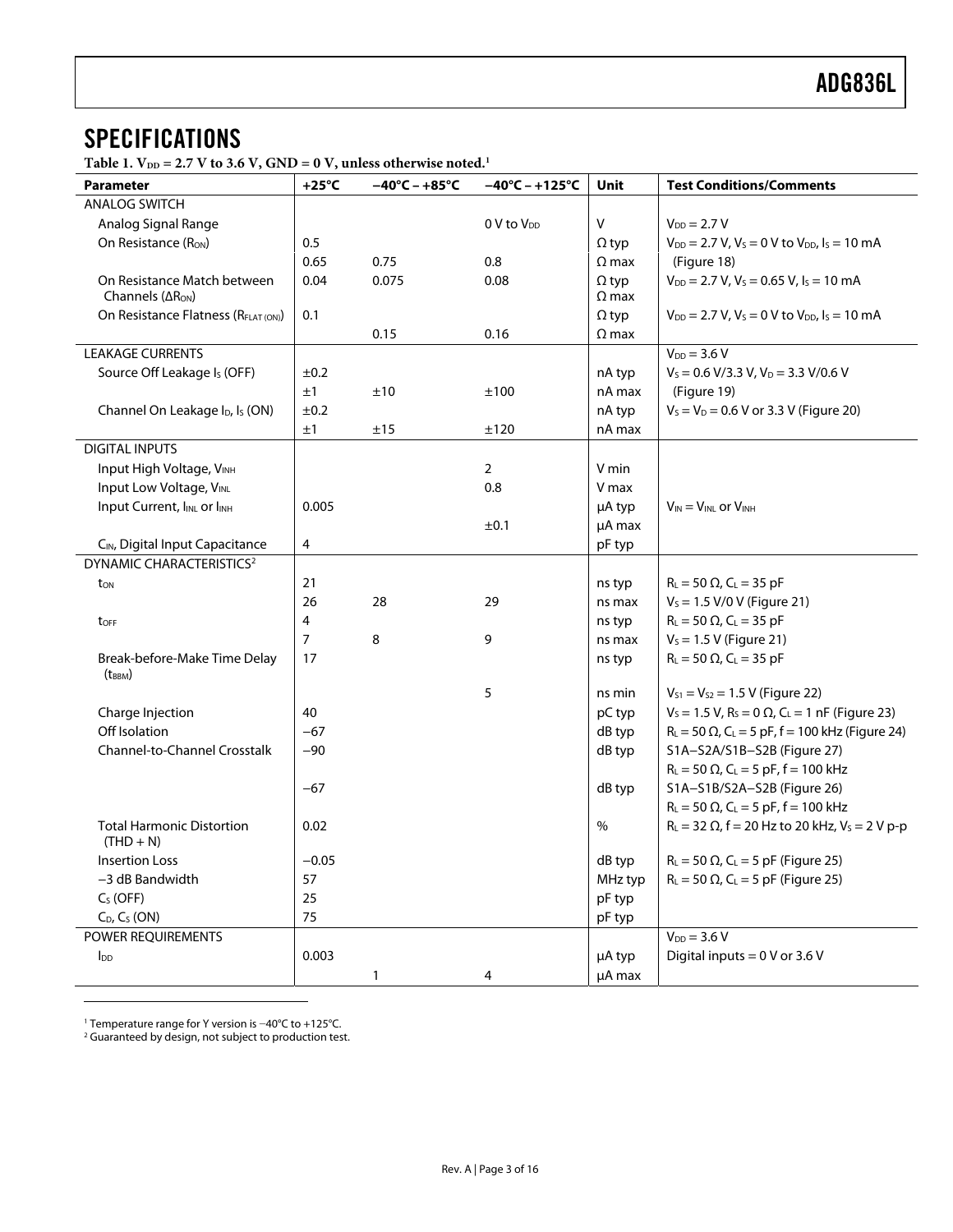| Parameter                                               | $+25^{\circ}$ C |      | $-40^{\circ}$ C – +85°C –40°C – +125°C | Unit         | <b>Test Conditions/Comments</b>                                                 |
|---------------------------------------------------------|-----------------|------|----------------------------------------|--------------|---------------------------------------------------------------------------------|
| <b>ANALOG SWITCH</b>                                    |                 |      |                                        |              |                                                                                 |
| Analog Signal Range                                     |                 |      | 0 V to V <sub>DD</sub>                 | V            |                                                                                 |
| On Resistance (R <sub>ON</sub> )                        | 0.65            |      |                                        | $\Omega$ typ | $V_{DD} = 2.3 V, V_s = 0 V$ to $V_{DD}$ , $I_s = 10 mA$                         |
|                                                         | 0.72            | 0.8  | 0.88                                   | $\Omega$ max | (Figure 18)                                                                     |
| On Resistance Match between                             | 0.04            |      |                                        | $\Omega$ typ | $V_{DD} = 2.3 V, V_s = 0.7 V, I_s = 10 mA$                                      |
| Channels (ARON)                                         |                 | 0.08 | 0.085                                  | $\Omega$ max |                                                                                 |
| On Resistance Flatness (RFLAT (ON))                     | 0.16            |      |                                        | $\Omega$ typ | $V_{DD} = 2.3 V, V_s = 0 V$ to $V_{DD}$ , $I_s = 10 mA$                         |
|                                                         |                 | 0.23 | 0.24                                   | $\Omega$ max |                                                                                 |
| <b>LEAKAGE CURRENTS</b>                                 |                 |      |                                        |              | $V_{DD} = 2.7 V$                                                                |
| Source Off Leakage I <sub>s</sub> (OFF)                 | ±0.2            |      |                                        | nA typ       | $V_s$ = 0.6 V/2.4 V, V <sub>D</sub> = 2.4 V/0.6 V                               |
|                                                         | ±0.4            | ±4   | ±45                                    | nA max       | (Figure 19)                                                                     |
| Channel On Leakage I <sub>D</sub> , I <sub>S</sub> (ON) | ±0.2            |      |                                        | nA typ       | $V_s = V_D = 0.6 V$ or 2.4 V (Figure 20)                                        |
|                                                         | ±0.6            | ±12  | ±90                                    | nA max       |                                                                                 |
| <b>DIGITAL INPUTS</b>                                   |                 |      |                                        |              |                                                                                 |
| Input High Voltage, VINH                                |                 |      | 1.7                                    | V min        |                                                                                 |
| Input Low Voltage, VINL                                 |                 |      | 0.7                                    | V max        |                                                                                 |
| Input Current                                           |                 |      |                                        |              |                                                                                 |
| I <sub>INL</sub> or I <sub>INH</sub>                    | 0.005           |      |                                        | µA typ       | $V_{IN} = V_{INL}$ or $V_{INH}$                                                 |
|                                                         |                 |      | ±0.1                                   | µA max       |                                                                                 |
| CIN, Digital Input Capacitance                          | $\overline{4}$  |      |                                        | pF typ       |                                                                                 |
| DYNAMIC CHARACTERISTICS <sup>2</sup>                    |                 |      |                                        |              |                                                                                 |
| ton                                                     | 23              |      |                                        | ns typ       | $R_L = 50 \Omega$ , $C_L = 35 pF$                                               |
|                                                         | 29              | 30   | 31                                     | ns max       | $V_s = 1.5$ V/0 V (Figure 21)                                                   |
| toff                                                    | 5               |      |                                        | ns typ       | $R_{L} = 50 \Omega$ , C <sub>L</sub> = 35 pF                                    |
|                                                         | 7               | 8    | 9                                      | ns max       | $V_s = 1.5 V$ (Figure 21)                                                       |
| Break-before-Make Time Delay                            | 17              |      |                                        | ns typ       | $R_{L} = 50 \Omega$ , C <sub>L</sub> = 35 pF                                    |
| $(t_{BBM})$                                             |                 |      |                                        |              |                                                                                 |
|                                                         |                 |      | 5                                      | ns min       | $V_{S1} = V_{S2} = 1.5 V$ (Figure 22)                                           |
| Charge Injection                                        | 30              |      |                                        | pC typ       | $V_s = 1.25$ V, R <sub>s</sub> = 0 $\Omega$ , C <sub>L</sub> = 1 nF (Figure 23) |
| Off Isolation                                           | $-67$           |      |                                        | dB typ       | $R_L = 50 \Omega$ , C <sub>L</sub> = 5 pF, f = 100 kHz (Figure 24)              |
| Channel-to-Channel Crosstalk                            | $-90$           |      |                                        | dB typ       | S1A-S2A/S1B-S2B;                                                                |
|                                                         |                 |      |                                        |              | $R_L = 50 V$ , C <sub>L</sub> = 5 pF, f = 100 kHz; Figure 27                    |
|                                                         | $-67$           |      |                                        | dB typ       | S1A-S1B/S2A-S2B;                                                                |
|                                                         |                 |      |                                        |              | $R_L = 50 \Omega$ , C <sub>L</sub> = 5 pF, f = 100 kHz Figure 25                |
| <b>Total Harmonic Distortion</b><br>$(THD + N)$         | 0.022           |      |                                        | %            | $R_L = 32 \Omega$ , f = 20 Hz to 20 kHz, V <sub>s</sub> = 1.5 V p-p             |
| <b>Insertion Loss</b>                                   | $-0.06$         |      |                                        | dB typ       | $R_L$ = 50 $\Omega$ , C <sub>L</sub> = 5 pF (Figure 25)                         |
| -3 dB Bandwidth                                         | 57              |      |                                        | MHz typ      | $R_L$ = 50 $\Omega$ , C <sub>L</sub> = 5 pF (Figure 25)                         |
| $C_S(OFF)$                                              | 25              |      |                                        | pF typ       |                                                                                 |
| $C_D$ , $C_S$ (ON)                                      | 75              |      |                                        | pF typ       |                                                                                 |
| POWER REQUIREMENTS                                      |                 |      |                                        |              | $V_{DD} = 2.7 V$                                                                |
| $I_{DD}$                                                | 0.003           |      |                                        | µA typ       | Digital inputs = $0$ V or 2.7 V                                                 |
|                                                         |                 | 1    | 4                                      | µA max       |                                                                                 |

Table 2.  $V_{DD} = 2.5 V \pm 0.2 V$ , GND = 0 V, unless otherwise noted.<sup>[1](#page-3-0)</sup>

<span id="page-3-0"></span>

1

<span id="page-3-1"></span>1 Temperature range for Y version is <sup>−</sup>40°C to +125°C. 2 Guaranteed by design, not subject to production test.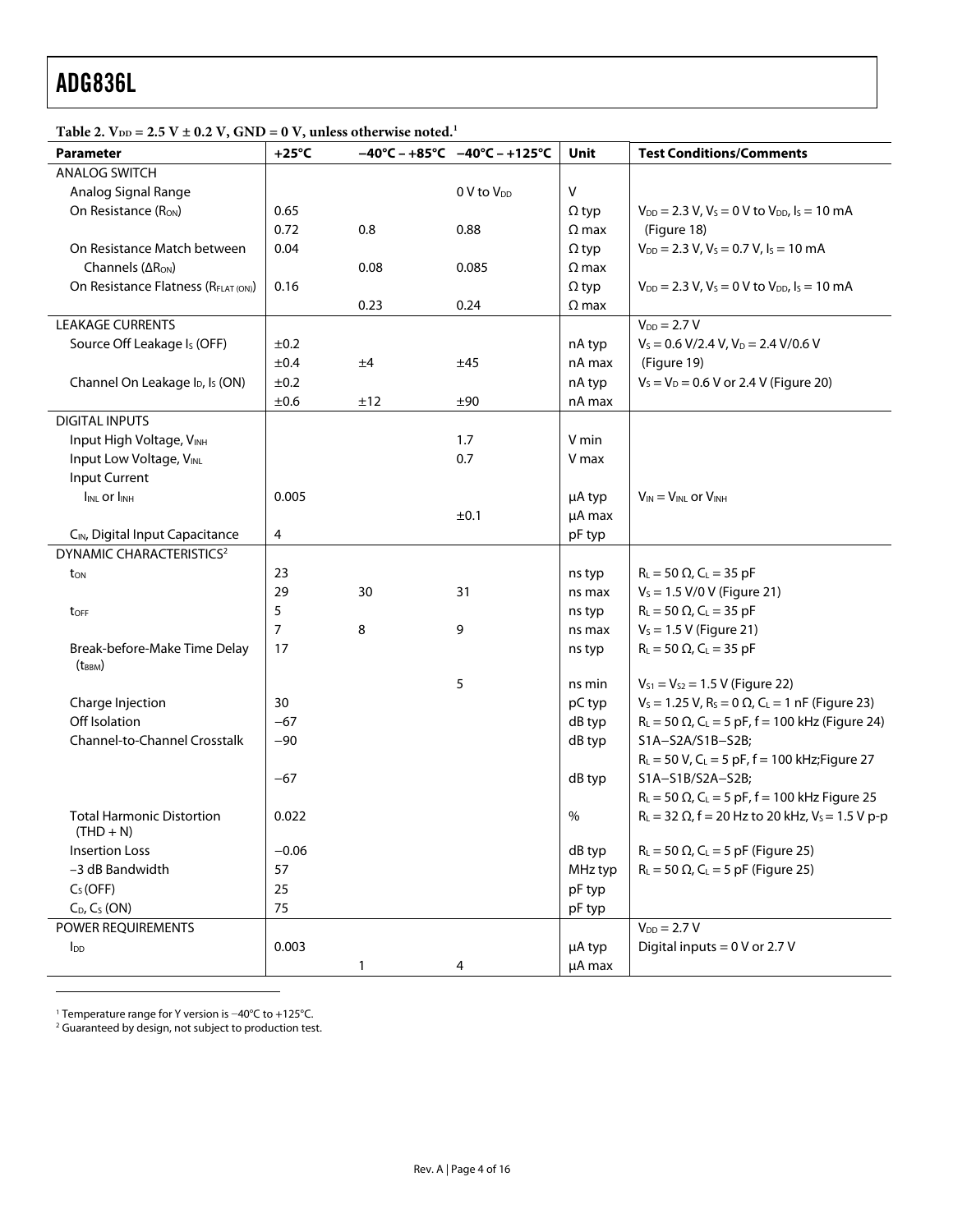| Table 3. $V_{DD} = 1.65 V \pm 1.95 V$ , GND = 0 V, unless otherwise noted. <sup>1</sup> |
|-----------------------------------------------------------------------------------------|
|-----------------------------------------------------------------------------------------|

| <b>Table 5.</b> The $\rightarrow$ 1.05 $\rightarrow$ $\pm$ 1.55 $\rightarrow$ $\rightarrow$ 0.11D $\rightarrow$ 0.3, united with the notion.<br>Parameter | $+25^{\circ}$ C | $-40^{\circ}$ C – +85 $^{\circ}$ C | $-40^{\circ}$ C – +125°C | Unit         | <b>Test Conditions/Comments</b>                                         |
|-----------------------------------------------------------------------------------------------------------------------------------------------------------|-----------------|------------------------------------|--------------------------|--------------|-------------------------------------------------------------------------|
| <b>ANALOG SWITCH</b>                                                                                                                                      |                 |                                    |                          |              |                                                                         |
| Analog Signal Range                                                                                                                                       |                 |                                    | $0 V$ to $V_{DD}$        | Λ            |                                                                         |
| On Resistance (Ron)                                                                                                                                       | 1               |                                    |                          | $\Omega$ typ | $V_{DD} = 1.8 V, V_s = 0 V$ to $V_{DD}$ , $I_s = 10$ mA                 |
|                                                                                                                                                           | 1.4             | 2.2                                | 2.2                      | $\Omega$ max | (Figure 18)                                                             |
|                                                                                                                                                           | $\overline{2}$  | 4                                  | 4                        | $\Omega$ typ | $V_{DD} = 1.65$ V, $V_s = 0$ V to $V_{DD}$ , $I_s = 10$ mA              |
| On Resistance Match between                                                                                                                               | 0.1             |                                    |                          | $\Omega$ typ | $V_{DD}$ = 1.65 V, V <sub>s</sub> = 0.7 V, I <sub>s</sub> = 10 mA       |
| Channels (AR <sub>ON</sub> )                                                                                                                              |                 |                                    |                          |              |                                                                         |
| <b>LEAKAGE CURRENTS</b>                                                                                                                                   |                 |                                    |                          |              | $V_{DD} = 1.95 V$                                                       |
| Source Off Leakage Is (OFF)                                                                                                                               | ±0.2            |                                    |                          | nA typ       | $V_s$ = 0.6 V/1.65 V, V <sub>D</sub> = 1.65 V/0.6 V                     |
|                                                                                                                                                           | ±0.4            | ±4                                 | ±25                      | nA max       | (Figure 19)                                                             |
| Channel On Leakage I <sub>D</sub> , I <sub>S</sub> (ON)                                                                                                   | ±0.2            |                                    |                          | nA typ       | $V_s = V_D = 0.6 V$ or 1.65 V Figure 20                                 |
|                                                                                                                                                           | ±0.6            | ±10                                | ±75                      | nA max       |                                                                         |
| <b>DIGITAL INPUTS</b>                                                                                                                                     |                 |                                    |                          |              |                                                                         |
| Input High Voltage, VINH                                                                                                                                  |                 |                                    | 0.65V <sub>DD</sub>      | V min        |                                                                         |
| Input Low Voltage, VINL                                                                                                                                   |                 |                                    | 0.35V <sub>DD</sub>      | V max        |                                                                         |
| Input Current                                                                                                                                             |                 |                                    |                          |              |                                                                         |
| <b>INLOr INH</b>                                                                                                                                          | 0.005           |                                    |                          | µA typ       | $V_{IN} = V_{INL}$ or $V_{INH}$                                         |
|                                                                                                                                                           |                 |                                    | ±0.1                     | µA max       |                                                                         |
| CIN, Digital Input Capacitance                                                                                                                            | 4               |                                    |                          | pF typ       |                                                                         |
| <b>DYNAMIC CHARACTERISTICS<sup>2</sup></b>                                                                                                                |                 |                                    |                          |              |                                                                         |
| ton                                                                                                                                                       | 28              |                                    |                          | ns typ       | $R_L = 50 \Omega$ , $C_L = 35 pF$                                       |
|                                                                                                                                                           | 37              | 38                                 | 39                       | ns max       | $V_s = 1.5$ Ω/0 V (Figure 21)                                           |
| $t_{\text{OFF}}$                                                                                                                                          | 7               |                                    |                          | ns typ       | $R_L = 50 \Omega$ , $C_L = 35 pF$                                       |
|                                                                                                                                                           | 9               | 10                                 | 11                       | ns max       | $V_s = 1.5 V$ (Figure 21)                                               |
| Break-before-Make Time Delay<br>$(t_{BBM})$                                                                                                               | 21              |                                    |                          | ns typ       | $R_{L} = 50 \Omega$ , C <sub>L</sub> = 35 pF                            |
|                                                                                                                                                           |                 |                                    | 5                        | ns min       | $V_{S1} = V_{S2} = 1$ V (Figure 22)                                     |
| Charge Injection                                                                                                                                          | 20              |                                    |                          | pC typ       | $V_s = 1 V$ , $R_s = 0 V$ , $C_l = 1 nF$ (Figure 23)                    |
| Off Isolation                                                                                                                                             | $-67$           |                                    |                          | dB typ       | $R_L = 50 \Omega$ , C <sub>L</sub> = 5 pF, f = 100 kHz,                 |
|                                                                                                                                                           |                 |                                    |                          |              | (Figure 24)                                                             |
| Channel-to-Channel Crosstalk                                                                                                                              | $-90$           |                                    |                          | dB typ       | S1A-S2A/S1B-S2B;                                                        |
|                                                                                                                                                           |                 |                                    |                          |              | $R_L$ = 50 $\Omega$ , C <sub>L</sub> = 5 pF, f = 100 kHz<br>(Figure 27) |
|                                                                                                                                                           | $-67$           |                                    |                          | dB typ       | S1A-S1B/S2A-S2B;                                                        |
|                                                                                                                                                           |                 |                                    |                          |              | $R_L = 50 \Omega$ , C <sub>L</sub> = 5 pF, f = 100 kHz<br>(Figure 25)   |
| <b>Total Harmonic Distortion</b>                                                                                                                          | 0.14            |                                    |                          | $\%$         | $R_L = 32 \Omega$ , f = 20 Hz to 20 kHz,                                |
| $(THD + N)$                                                                                                                                               |                 |                                    |                          |              | $V_s = 1.2 V p-p$                                                       |
| Insertion Loss                                                                                                                                            | $-0.08$         |                                    |                          | dB typ       | $R_L$ = 50 $\Omega$ , C <sub>L</sub> = 5 pF (Figure 25)                 |
| -3 dB Bandwidth                                                                                                                                           | 57              |                                    |                          | MHz typ      | $R_L$ = 50 $\Omega$ , C <sub>L</sub> = 5 pF (Figure 25)                 |
| $CS$ (OFF)                                                                                                                                                | 25              |                                    |                          | pF typ       |                                                                         |
| $C_D$ , $C_S(ON)$                                                                                                                                         | 75              |                                    |                          | pF typ       |                                                                         |
| POWER REQUIREMENTS                                                                                                                                        |                 |                                    |                          |              | $V_{DD} = 1.95 V$                                                       |
| $I_{DD}$                                                                                                                                                  | 0.003           |                                    |                          | µA typ       | Digital inputs = 0 V or 1.95 V                                          |
|                                                                                                                                                           |                 | $1.0$                              | 4                        | µA max       |                                                                         |

 $\overline{a}$ 

1 Temperature range for Y version is <sup>−</sup>40°C to +125°C. 2 Guaranteed by design, not subject to production test.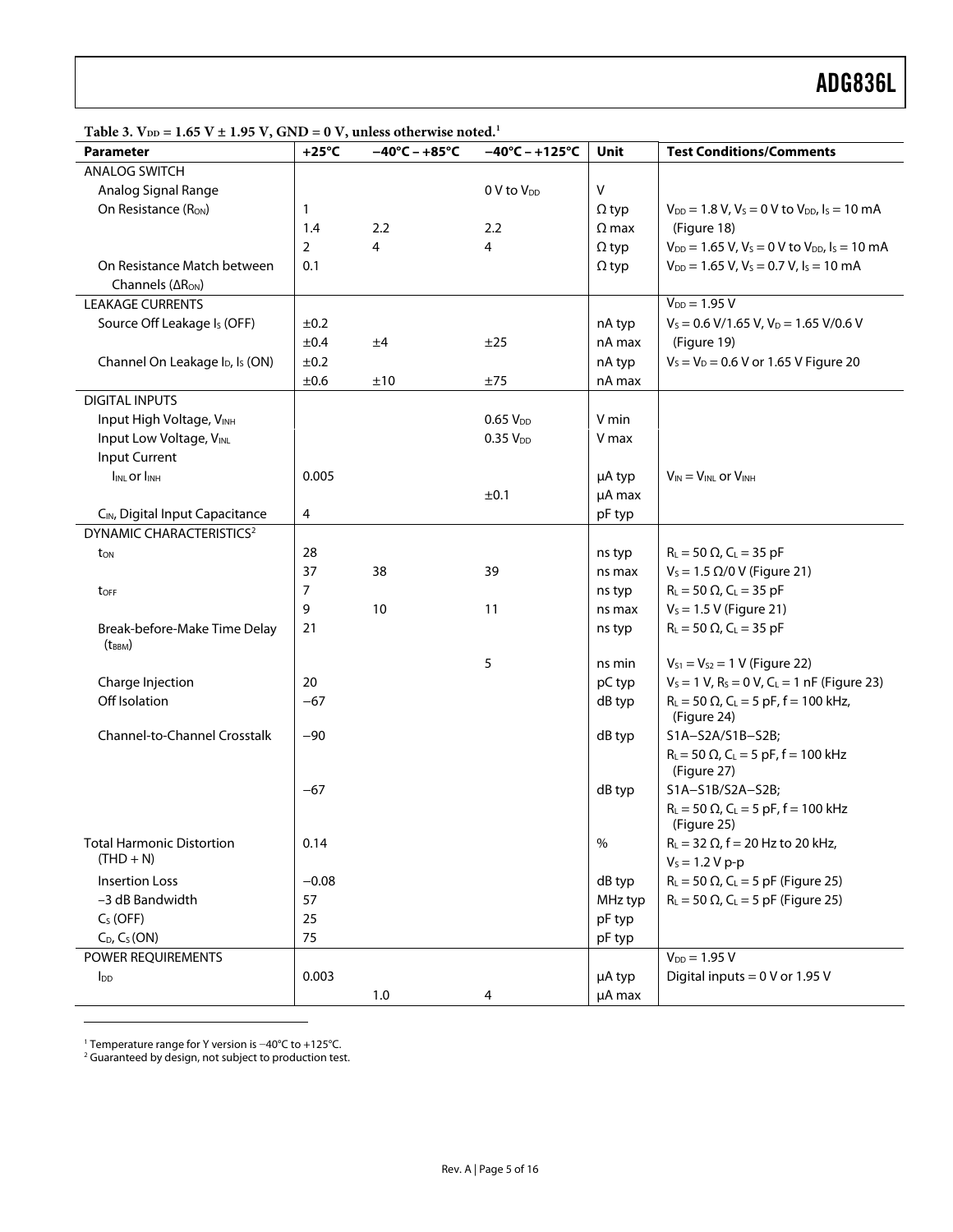#### <span id="page-5-0"></span>ABSOLUTE MAXIMUM RATINGS

 $T_A = 25$ °C, unless otherwise noted.

<span id="page-5-4"></span>

| Table 4.                                  |                                                       |
|-------------------------------------------|-------------------------------------------------------|
| <b>Parameter</b>                          | Rating                                                |
| V <sub>DD</sub> to GND                    | $-0.3$ V to $+4.6$ V                                  |
| Analog Inputs <sup>1</sup>                | $-0.3$ V to V <sub>DD</sub> $+0.3$ V                  |
| Digital Inputs <sup>1</sup>               | $-0.3$ V to 4.6 V or 10 mA,<br>whichever occurs first |
| Peak Current, S or D                      |                                                       |
| 3.3 V Operation                           | 500 mA                                                |
| 2.5 V Operation                           | 460 mA                                                |
| 1.8 V Operation                           | 420 mA (pulsed at 1 ms, 10%<br>Duty Cycle Max)        |
| Continuous Current, S or D                |                                                       |
| 3.3 V Operation                           | 300 mA                                                |
| 2.5 V Operation                           | 275 mA                                                |
| 1.8 V Operation                           | 250 mA                                                |
| Operating Temperature Range               |                                                       |
| Automotive (Y Version)                    | $-40^{\circ}$ C to $+125^{\circ}$ C                   |
| Storage Temperature Range                 | $-65^{\circ}$ C to $+150^{\circ}$ C                   |
| Junction Temperature                      | $150^{\circ}$ C                                       |
| MSOP Package                              |                                                       |
| $\theta_{JA}$ Thermal Impedance           | 206°C/W                                               |
| $\theta_{\text{JC}}$ Thermal Impedance    | $44^{\circ}$ C/W                                      |
| IR Reflow, Peak Temperature<br>$<$ 20 sec | $235^{\circ}$ C                                       |

Stresses above those listed under Absolute Maximum Ratings may cause permanent damage to the device. This is a stress rating only; functional operation of the device at these or any other conditions above those listed in the operational sections of this specification is not implied. Exposure to absolute maximum rating conditions for extended periods may affect device reliability. Only one absolute maximum rating may be applied at any one time.

#### **TRUTH TABLE**

| Logic | Switch A | <b>Switch B</b> |
|-------|----------|-----------------|
|       | Off      | On              |
|       | On       | Off             |

<span id="page-5-5"></span><sup>1</sup> Overvoltages at IN, S, or D are clamped by internal diodes. Current should be limited to the maximum ratings given.

#### **ESD CAUTION**

 $\overline{a}$ 

<span id="page-5-3"></span><span id="page-5-2"></span><span id="page-5-1"></span>ESD (electrostatic discharge) sensitive device. Electrostatic charges as high as 4000 V readily accumulate on the human body and test equipment and can discharge without detection. Although this product features proprietary ESD protection circuitry, permanent damage may occur on devices subjected to high energy electrostatic discharges. Therefore, proper ESD precautions are recommended to avoid performance degradation or loss of functionality.

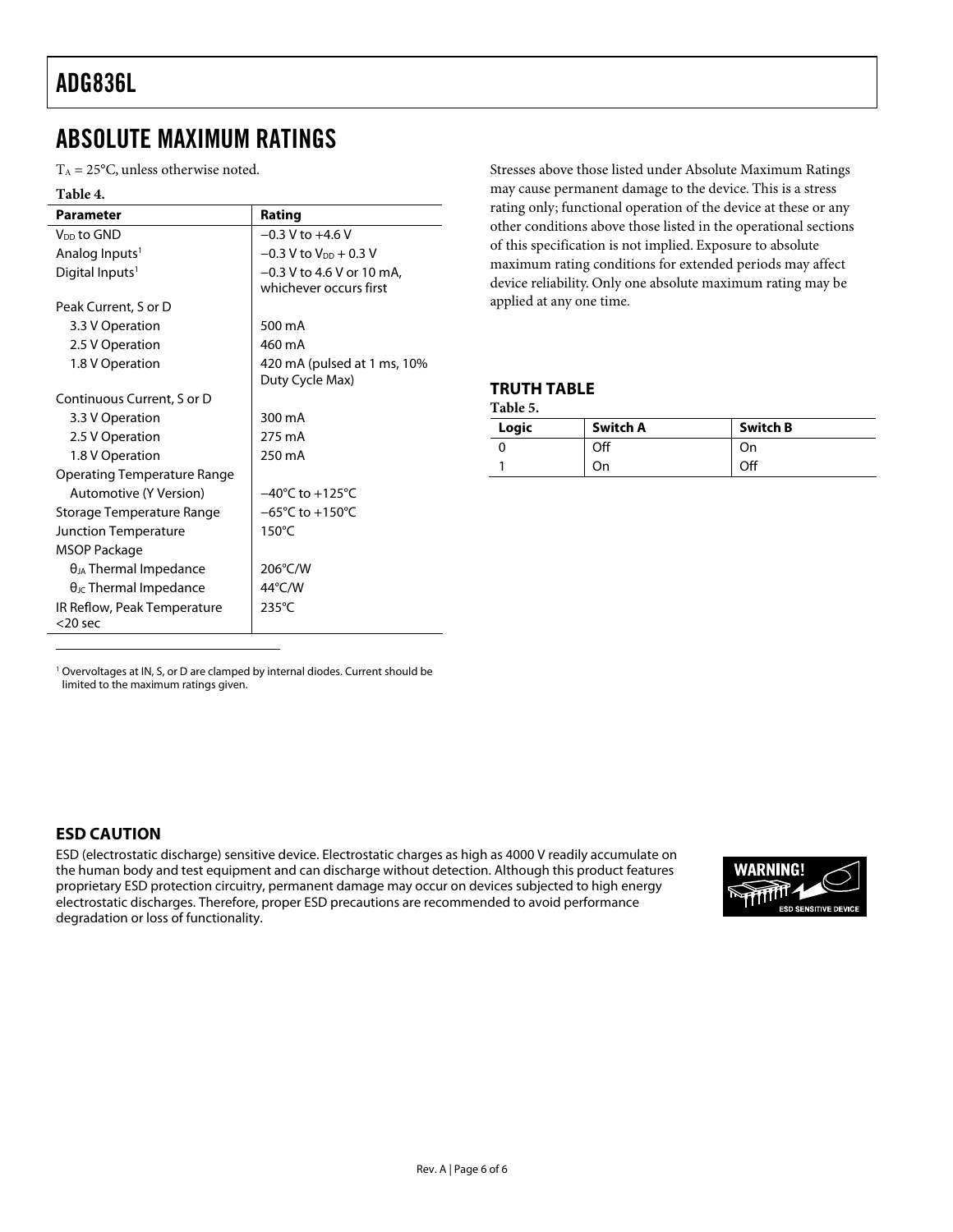### <span id="page-6-0"></span>PIN TERMINOLOGY



| Table 6.                 |                                                                                                                        |
|--------------------------|------------------------------------------------------------------------------------------------------------------------|
| <b>Mnemonic</b>          | <b>Description</b>                                                                                                     |
| $V_{DD}$                 | Most positive power supply potential.                                                                                  |
| $I_{DD}$                 | Positive supply current.                                                                                               |
| <b>GND</b>               | Ground (0 V) reference.                                                                                                |
| S                        | Source terminal. May be an input or output.                                                                            |
| D                        | Drain terminal. May be an input or output.                                                                             |
| IN                       | Logic control input.                                                                                                   |
| $V_D(V_S)$               | Analog voltage on terminals D and S.                                                                                   |
| R <sub>ON</sub>          | Ohmic resistance between terminals D and S.                                                                            |
| <b>RELAT (ON)</b>        | Flatness is defined as the difference between the maximum and minimum value of on resistance as measured               |
| $\Delta$ R <sub>ON</sub> | On resistance match between any two channels.                                                                          |
| $IS$ (OFF)               | Source leakage current with the switch off.                                                                            |
| $I_D$ (OFF)              | Drain leakage current with the switch off.                                                                             |
| $I_D$ , $I_S$ (ON)       | Channel leakage current with the switch on.                                                                            |
| $V_{\text{INI}}$         | Maximum input voltage for Logic 0.                                                                                     |
| <b>VINH</b>              | Minimum input voltage for Logic 1.                                                                                     |
| $I_{INL}$ ( $I_{INH}$ )  | Input current of the digital input.                                                                                    |
| $CS$ (OFF)               | Off switch source capacitance. Measured with reference to ground.                                                      |
| $C_D$ (OFF)              | Off switch drain capacitance. Measured with reference to ground.                                                       |
| $C_D$ , $C_S$ (ON)       | On switch capacitance. Measured with reference to ground.                                                              |
| $C_{IN}$                 | Digital input capacitance.                                                                                             |
| t <sub>on</sub>          | Delay time between the 50% and the 90% points of the digital input and switch on condition.                            |
| t <sub>OFF</sub>         | Delay time between the 50% and the 90% points of the digital input and switch off condition.                           |
| t <sub>BBM</sub>         | On or off time measured between the 80% points of both switches when switching from one to another.                    |
| Charge Injection         | A measure of the glitch impulse transferred from the digital input to the analog output during on-off switching.       |
| Off Isolation            | A measure of unwanted signal coupling through an off switch.                                                           |
| Crosstalk                | A measure of unwanted signal that is coupled through from one channel to another as a result of parasitic capacitance. |
| $-3$ dB Bandwidth        | The frequency at which the output is attenuated by 3 dB.                                                               |
| On Response              | The frequency response of the on switch.                                                                               |
| <b>Insertion Loss</b>    | The loss due to the on resistance of the switch.                                                                       |
| $THD + N$                | The ratio of the harmonic amplitudes plus noise of a signal, to the fundamental.                                       |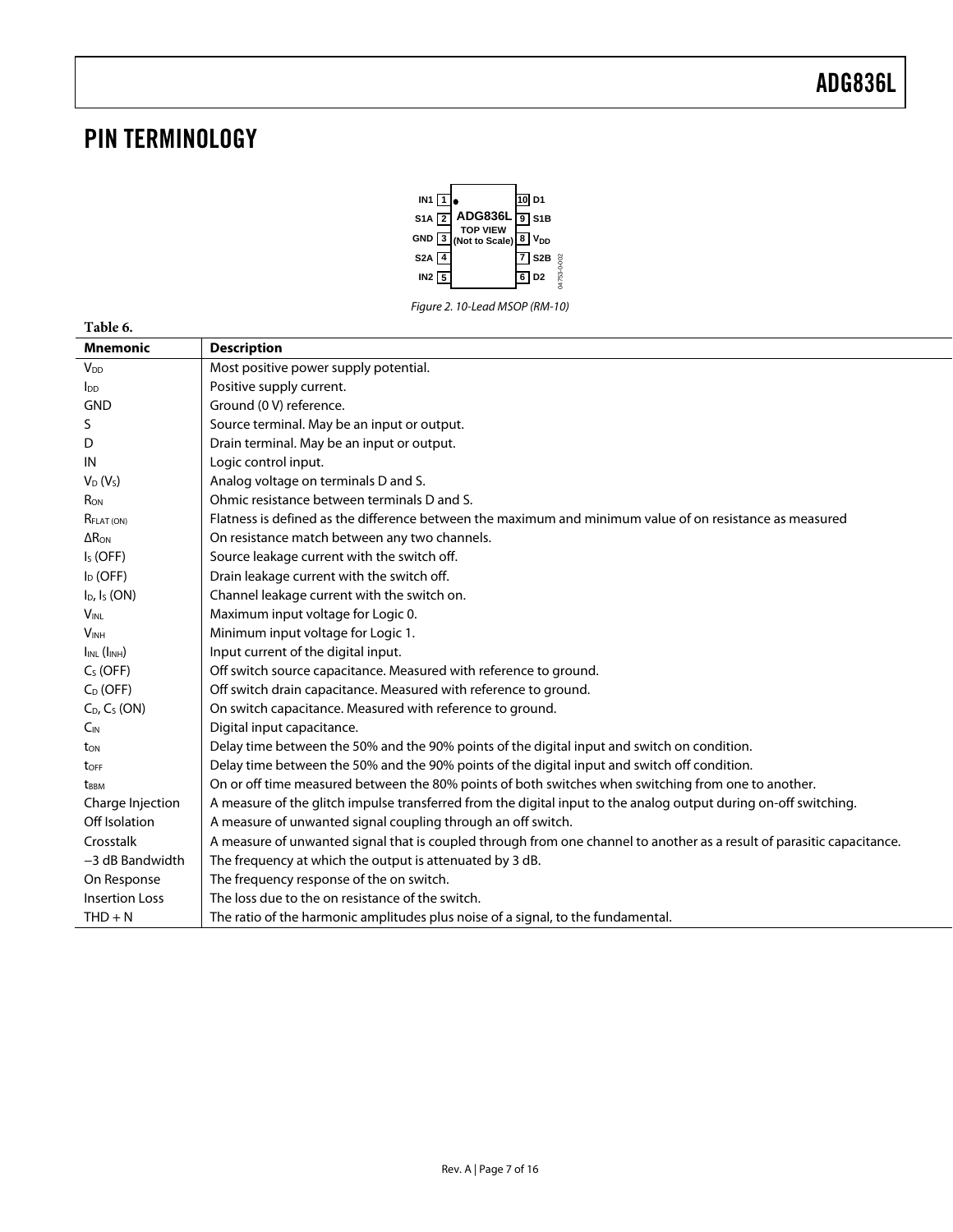#### <span id="page-7-0"></span>TYPICAL PERFORMANCE CHARACTERISTICS



Figure 3. On Resistance vs.  $V_D$  (V<sub>S</sub>),  $V_{DD}$  = 2.7 V to 3.6 V



Figure 4. On Resistance vs.  $V_D$  (V<sub>S</sub>), V<sub>DD</sub> = 2.5 V  $\pm$  0.2 V



Figure 5. On Resistance vs.  $V_D$  (V<sub>S</sub>), V<sub>DD</sub> = 1.8 V  $\pm$  to 0.15 V



Figure 6. On Resistance vs.  $V_D$  (V<sub>S</sub>) for Different Temperature,  $V_{DD} = 3.3 V$ 



Figure 7. On Resistance vs.  $V_D$  ( $V_S$ ) for Different Temperature,  $V_{DD} = 2.5 V$ 



Figure 8. On Resistance vs.  $V_D$  ( $V_S$ ) for Different Temperature,  $V_{DD} = 1.8$  V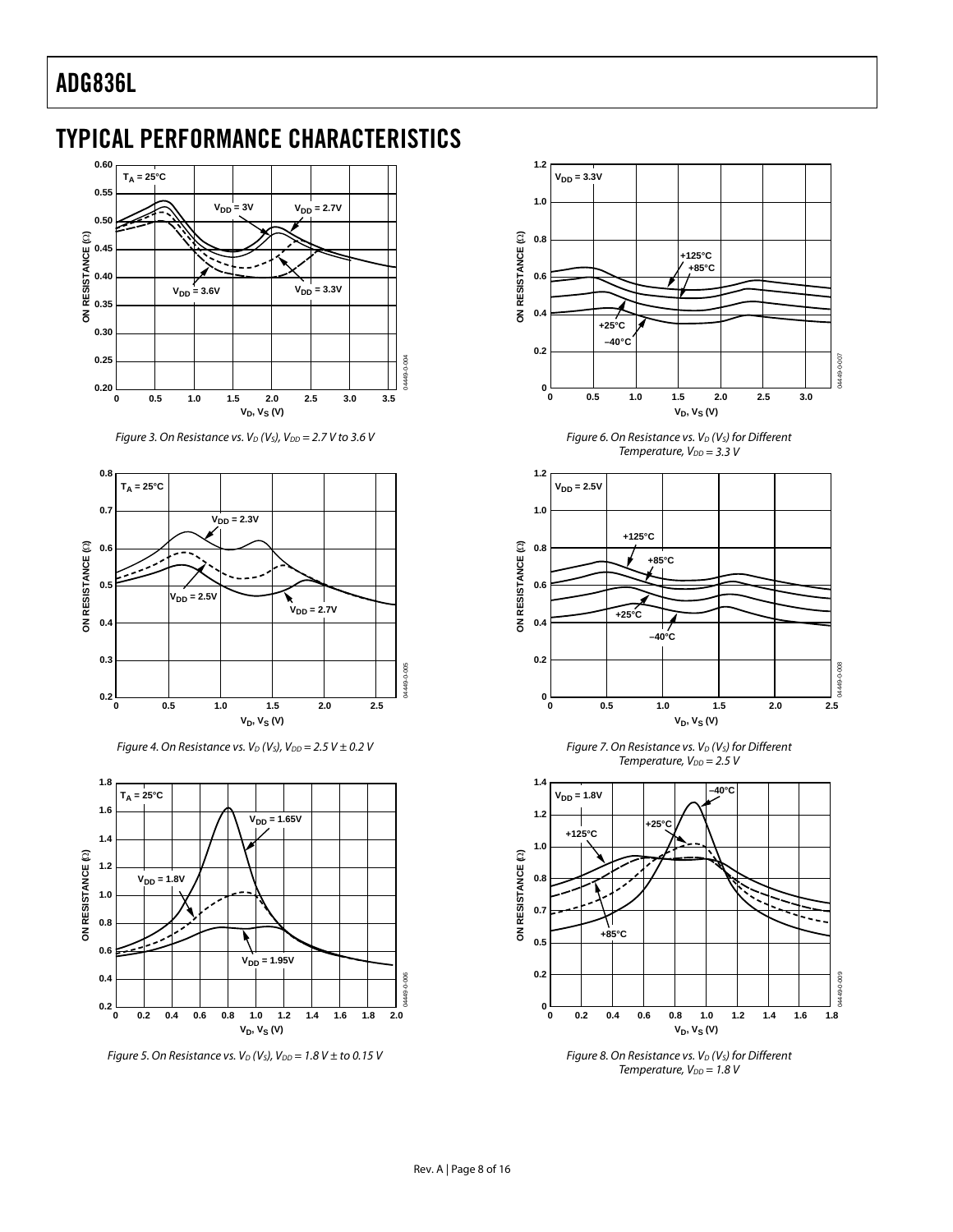

Figure 9. Leakage Current vs. Temperature,  $V_{DD} = 3.3$  V



Figure 10. Leakage Current vs. Temperature,  $V_{DD} = 2.5$  V



Figure 11. Leakage Current vs. Temperature,  $V_{DD} = 1.8$  V



Figure 12. Charge Injection vs. Source Voltage



Figure 13. ton/torf Times vs. Temperature



Figure 14. Bandwidth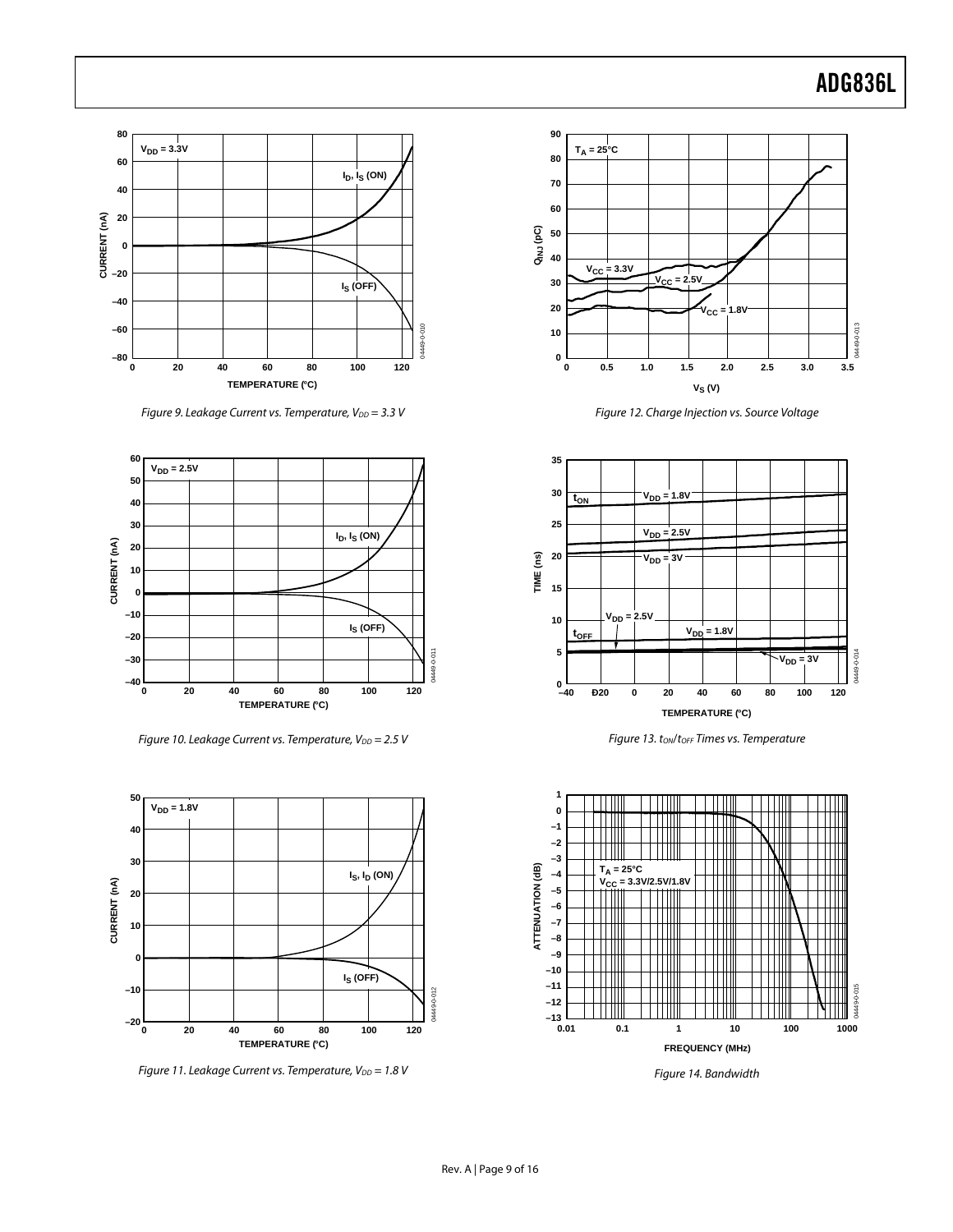

Figure 15. Off Isolation vs. Frequency



Figure 17. Total Harmonic Distortion + Noise



Figure 16. Crosstalk vs. Frequency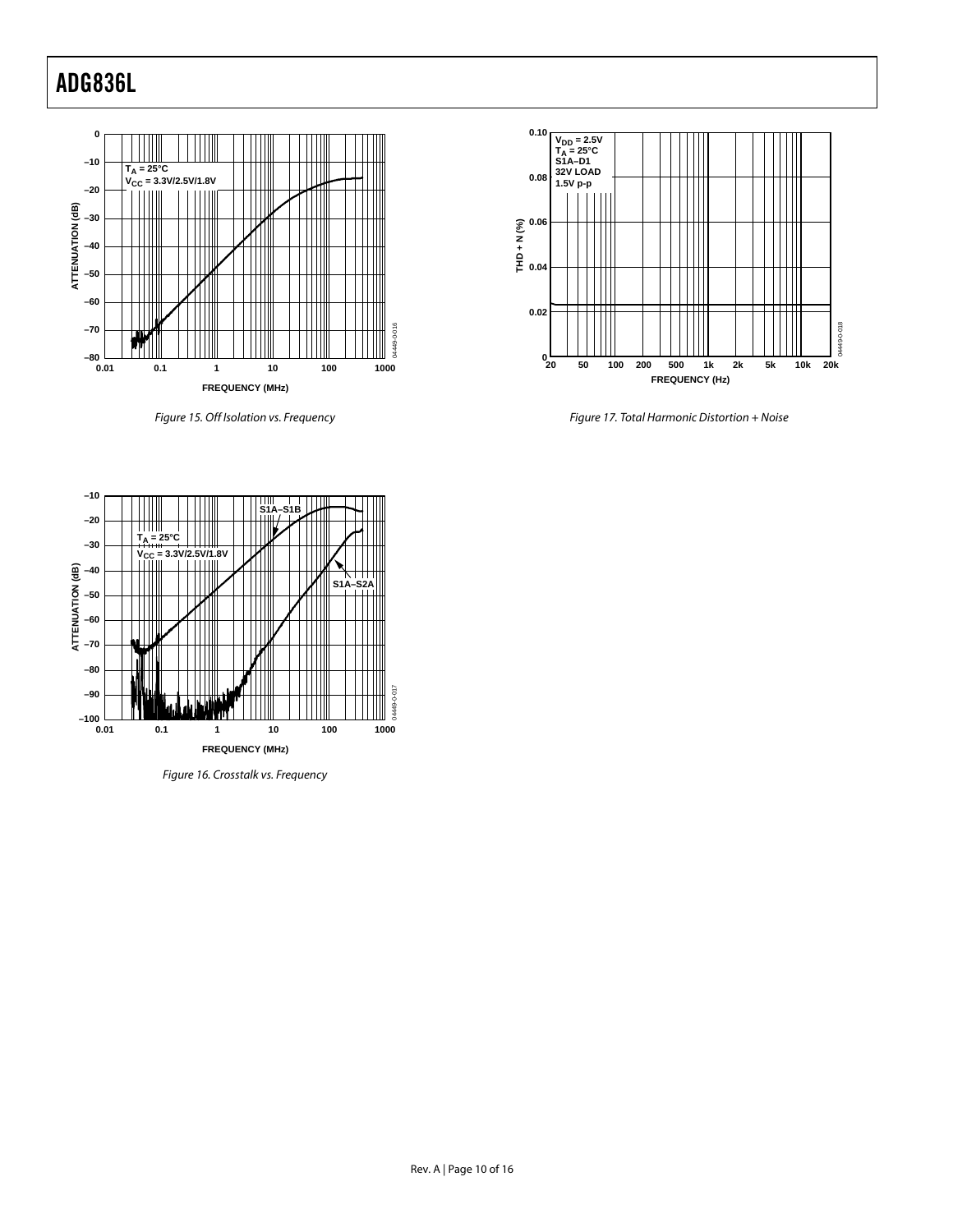<span id="page-10-3"></span>04449-0-022

 $t_{\text{ON}}$   $\leftarrow$   $\rightarrow$   $\leftarrow$   $t_{\text{OFF}}$ 

### <span id="page-10-0"></span>TEST CIRCUITS

<span id="page-10-1"></span>

<span id="page-10-5"></span>Figure 21. Switching Times, ton, torr

<span id="page-10-4"></span><span id="page-10-2"></span>╬



<span id="page-10-6"></span>



Figure 23. Charge Injection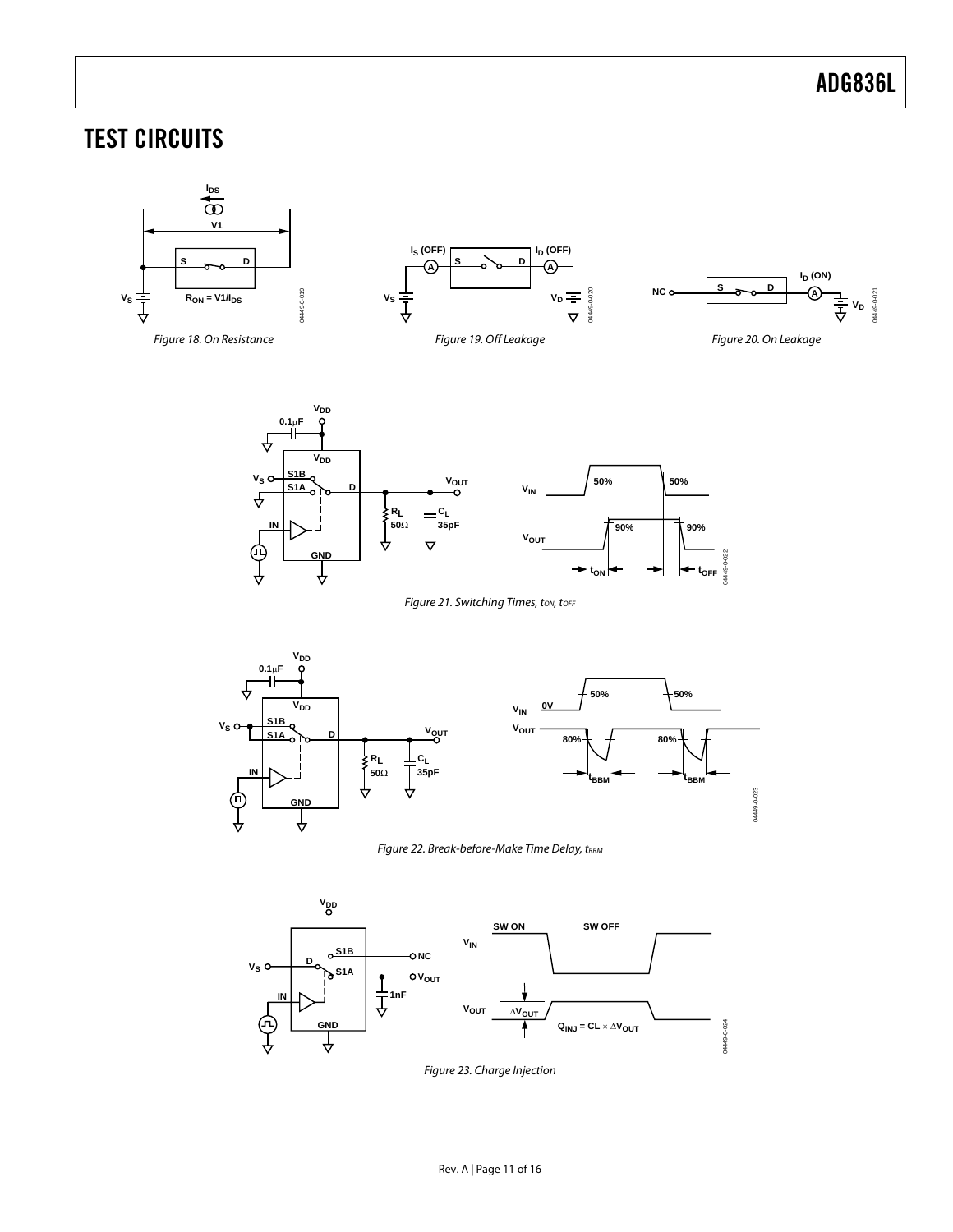<span id="page-11-0"></span>

<span id="page-11-2"></span>Figure 24. Off Isolation

<span id="page-11-3"></span>

<span id="page-11-1"></span>Figure 25. Channel-to-Channel Crosstalk (S1A–S1B)



Figure 26. Bandwidth



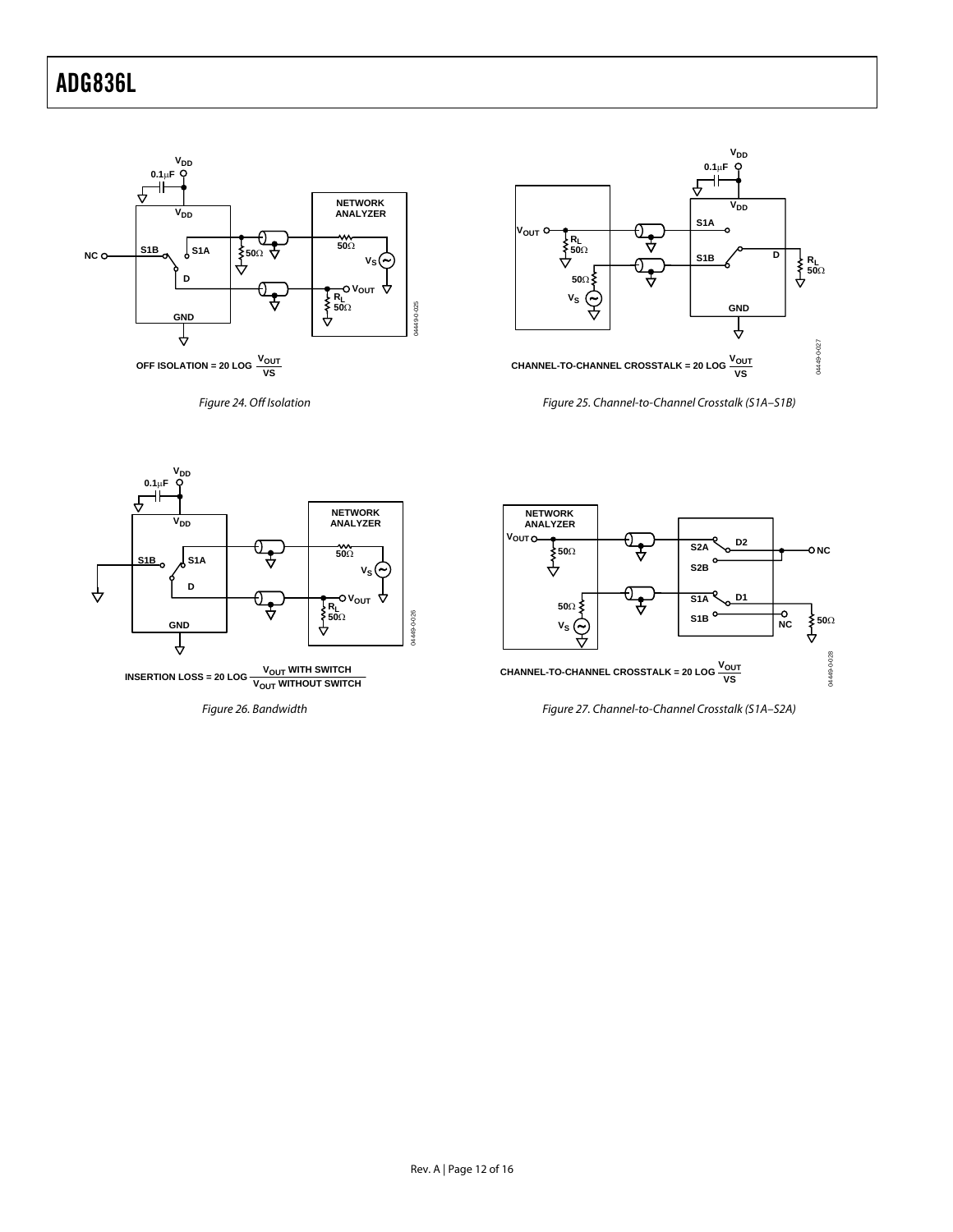### <span id="page-12-0"></span>OUTLINE DIMENSIONS



Figure 28. 10-Lead Mini Small Outline Package [MSOP] (RM-10) Dimensions shown in millimeters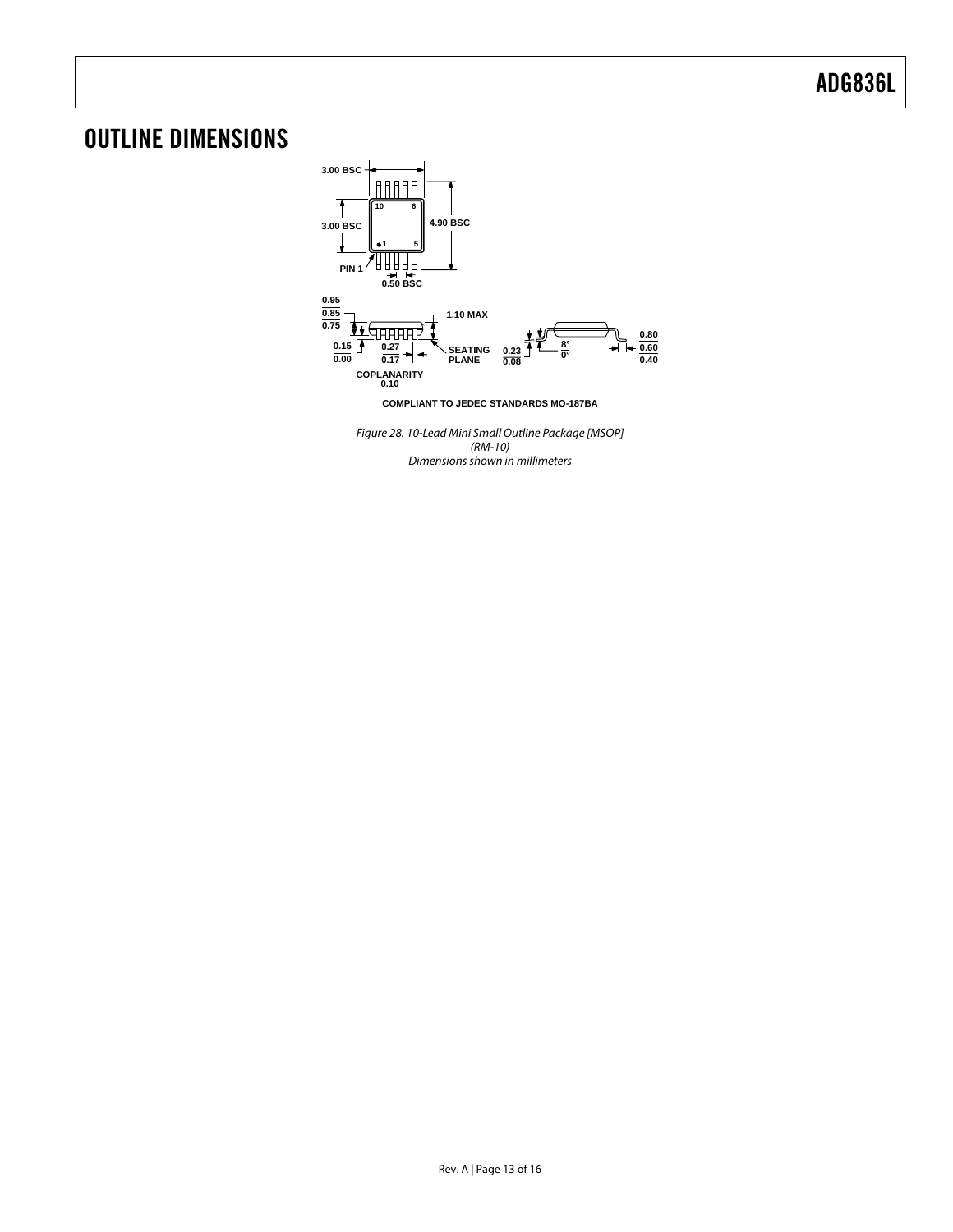#### <span id="page-13-0"></span>**ORDERING GUIDE**

| Model            | <b>Temperature Range</b> | <b>Package Description</b>        | <b>Package Option</b> | <b>Branding</b> |
|------------------|--------------------------|-----------------------------------|-----------------------|-----------------|
| ADG836LYRM       | −40°C to +125°C          | Mini Small Outline Package (MSOP) | RM-10                 | SQA             |
| ADG836LYRM-REEL  | −40°C to +125°C          | Mini Small Outline Package (MSOP) | <b>RM-10</b>          | SQA             |
| ADG836LYRM-REEL7 | −40°C to +125°C          | Mini Small Outline Package (MSOP) | <b>RM-10</b>          | SQA             |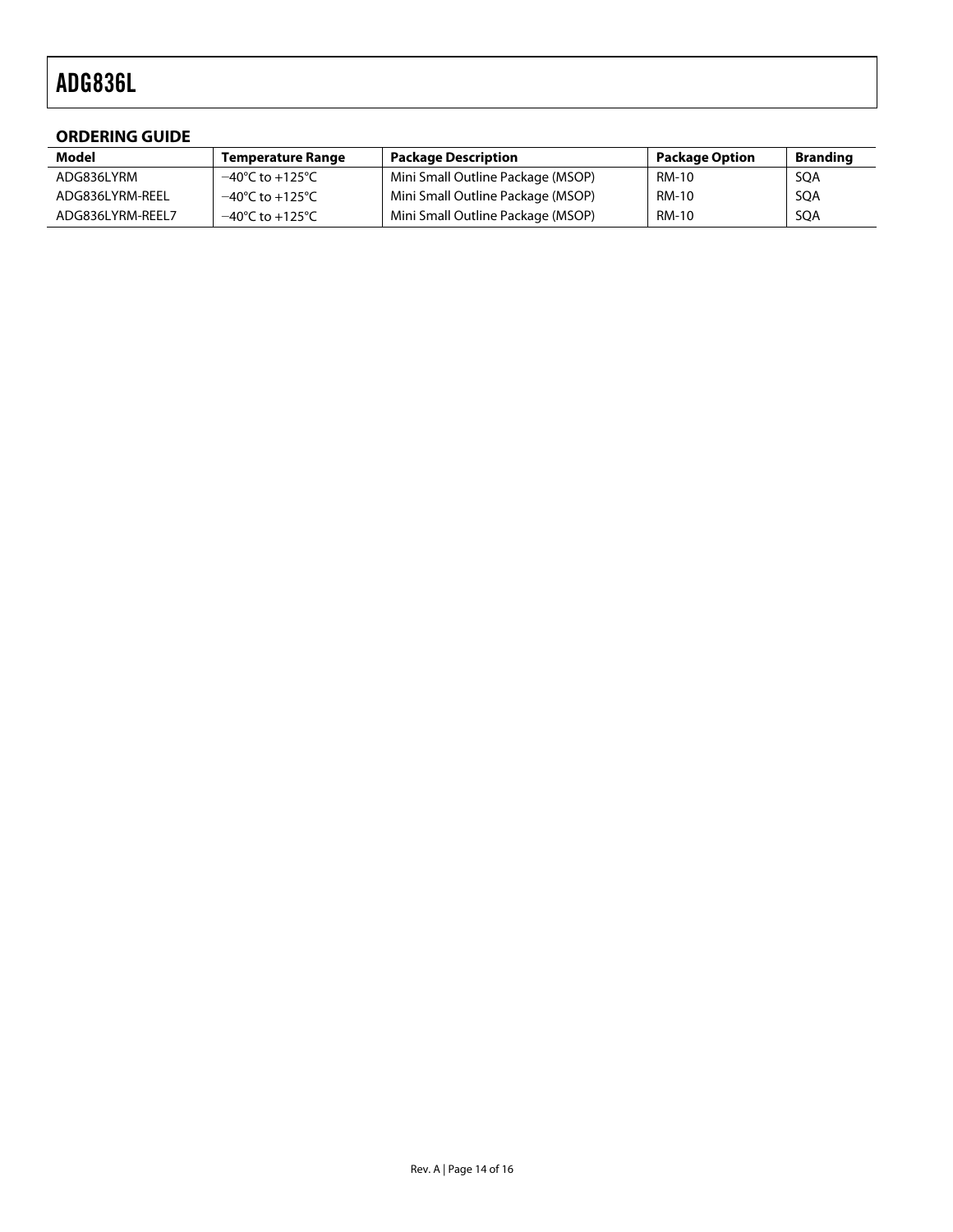### **NOTES**